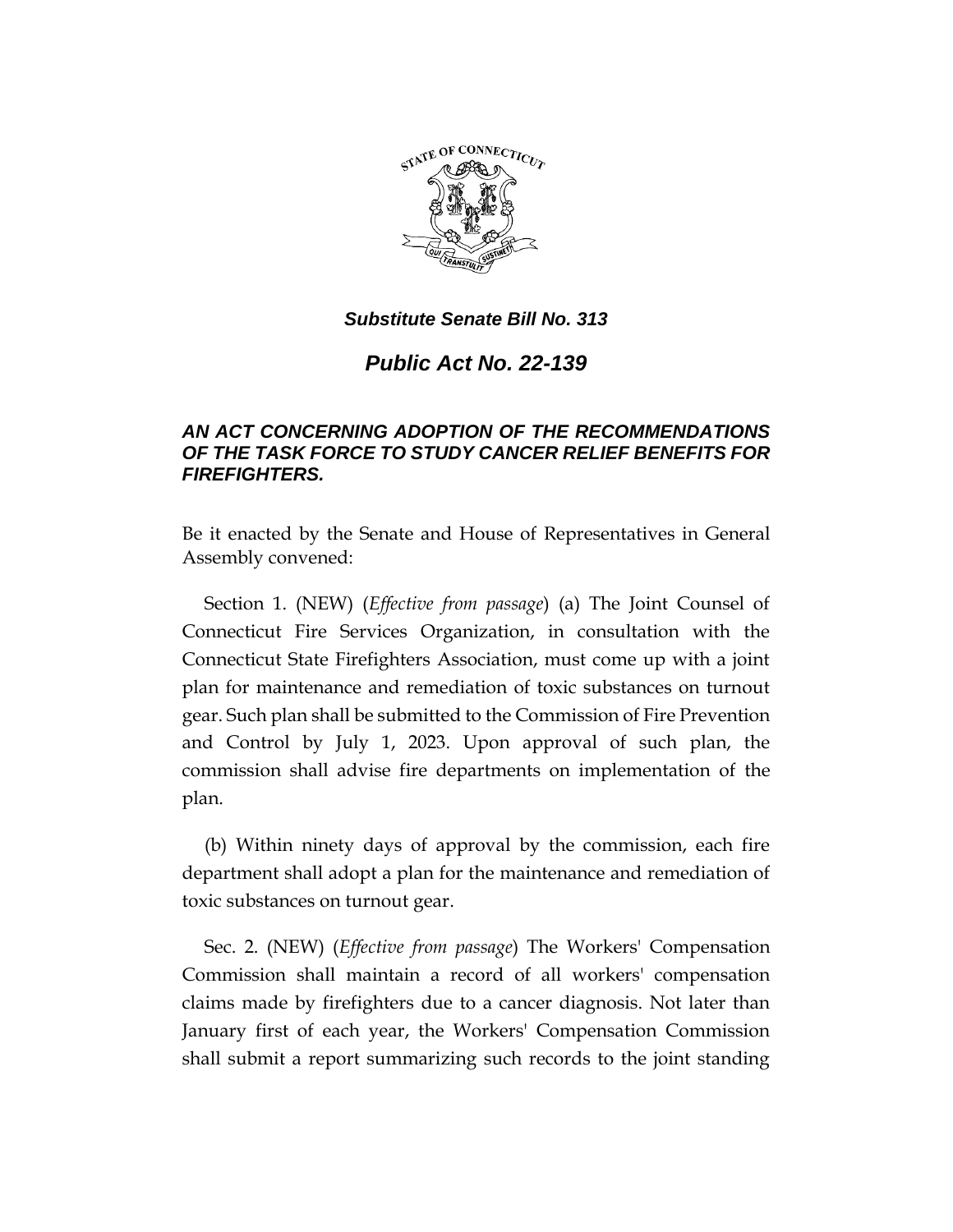committee of the General Assembly having cognizance of matters relating to labor.

Sec. 3. Section 7-313i of the general statutes is repealed and the following is substituted in lieu thereof (*Effective from passage*):

(a) There is established a firefighters cancer relief subcommittee of the Connecticut State Firefighters Association that shall consist of one member from the Connecticut State Firefighters Association, one member from the Connecticut Fire Chiefs Association, one member from the Uniformed Professional Firefighters of the International Association of Firefighters, one member from the Connecticut Fire Marshals Association, and one member from the Connecticut Conference of Municipalities. Such subcommittee shall review claims for wage replacement benefits submitted to the firefighters cancer relief program established pursuant to section 7-313j and provide wage replacement benefits, in accordance with the provisions of subsection (b) of section 3-123, to any firefighter who the subcommittee determines is eligible for such wage replacement benefits pursuant to the provisions of section 7-313j. The subcommittee may determine the weekly wage replacement benefits provided to a firefighter in accordance with the provisions of this chapter and chapter 568.

(b) A firefighter who is approved for wage replacement benefits by the subcommittee pursuant to subsection (a) of this section shall be eligible for such benefits on and after July 1, 2019, and for a period determined by the subcommittee, provided such period shall not exceed twenty-four months. The maximum weekly wage replacement benefit under this section shall be determined by the subcommittee, provided such maximum weekly wage replacement benefit shall not exceed one hundred per cent, raised to the next even dollar, of the average weekly earnings of all workers in the state for the year in which the condition of cancer was diagnosed. The average weekly earnings of all workers in the state shall be determined by the Labor Commissioner on or before

*Public Act No. 22-139 2 of 5*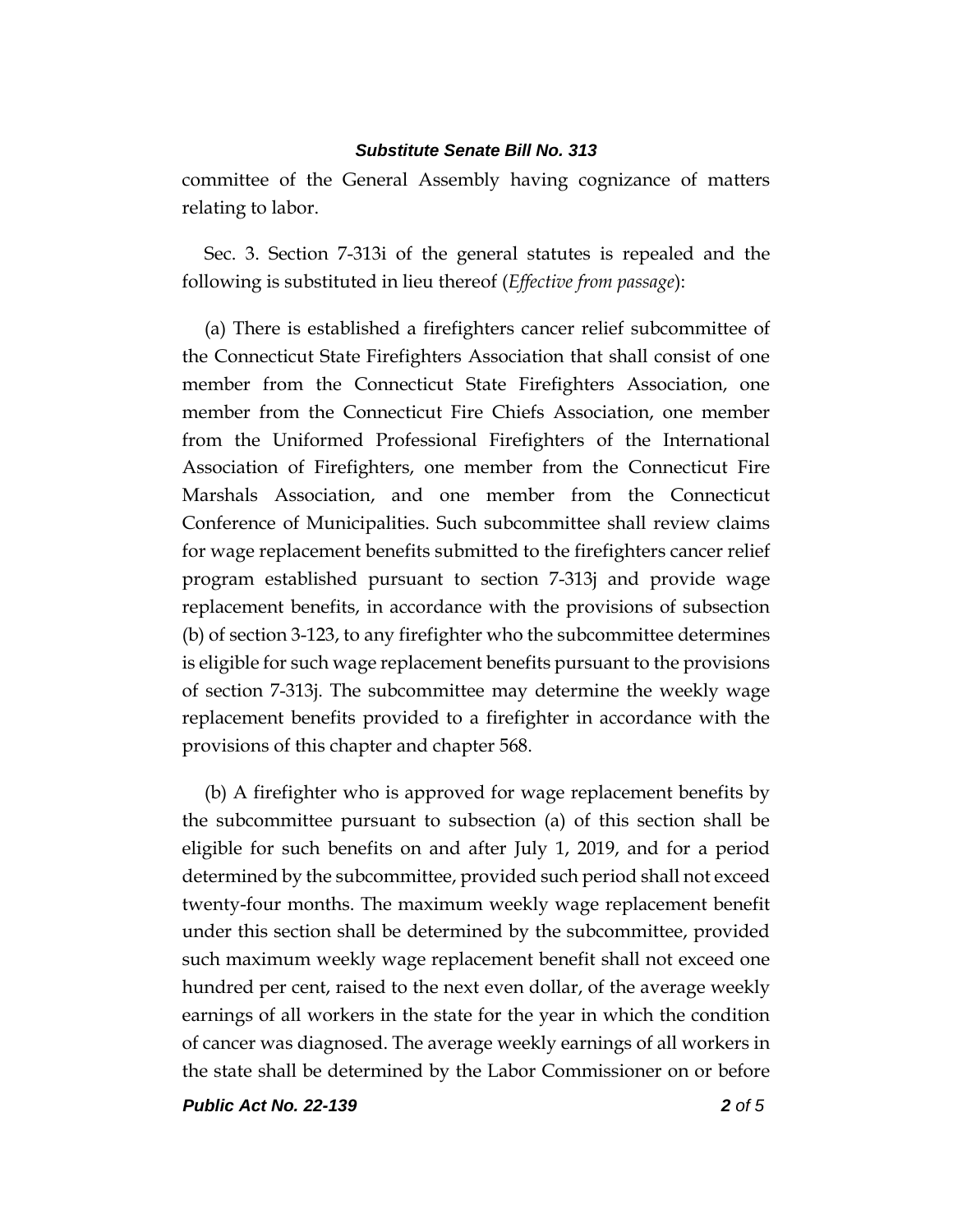the fifteenth day of August of each year, to be effective the following October first, and shall be the average of all workers' weekly earnings for the year ending the previous June thirtieth and shall be so determined in accordance with the standards for the determination of average weekly earnings of all workers established by the United States Department of Labor, Bureau of Labor Statistics.

(c) A firefighter may receive wage replacement benefits under this section concurrently with any employer-provided employment benefits, provided the total compensation of such firefighter during such period of receiving benefits under this section shall not exceed such firefighter's pay rate at the time such firefighter was diagnosed with a condition of cancer described in section 7-313j.

(d) No firefighter shall receive compensation under this section concurrently with the provisions of chapter 567 or 568 or any other municipal, state or federal program that provides wage replacement benefits.

(e) No approval of wage replacement benefits for a firefighter by the subcommittee pursuant to subsection (a) of this section shall be used as evidence, proof or an acknowledgment of liability or causation in any proceeding under chapter 568.

(f) No approval of wage replacement benefits for a firefighter by the subcommittee pursuant to subsection (a) of this section shall create a presumption that the firefighter's cancer was work related for purposes of chapter 568. Nothing in this section shall be construed to diminish or affect in any manner a firefighter's rights and benefits or any rights and defenses that an employer may have under chapter 568.

**[**(f)**]** (g) Notwithstanding any other provision of the general statutes, any employer who provides accident and health insurance or life insurance coverage for a firefighter or makes payments or contributions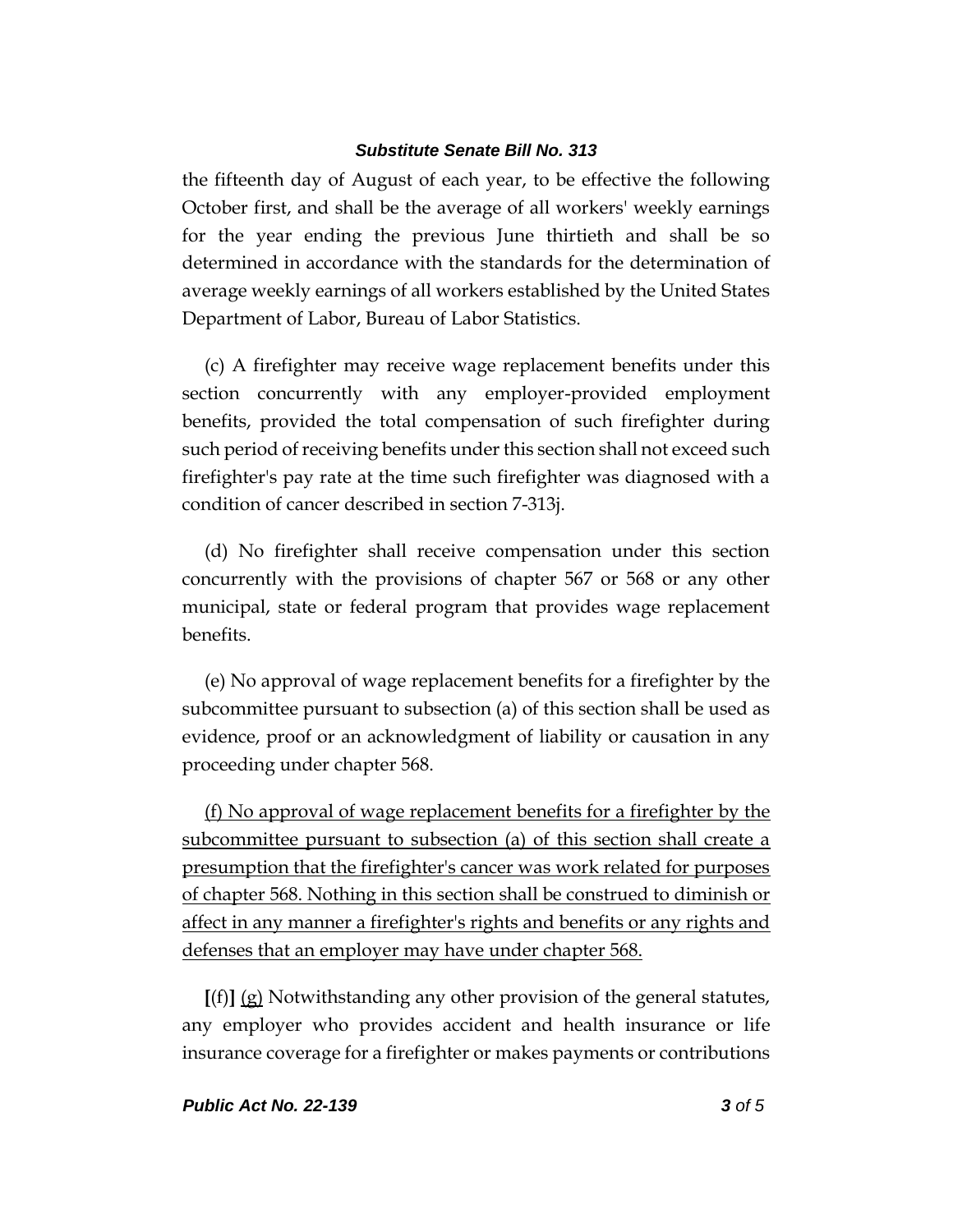at the regular hourly or weekly rate for the firefighter to an employee welfare plan, shall provide to the firefighter equivalent insurance coverage or welfare plan payments or contributions while the firefighter is eligible to receive or is receiving wage replacement compensation under this section. As used in this section, "employee welfare plan" means any plan established or maintained for such firefighter or such firefighter's family or dependents, or for both, for medical, surgical or hospital care benefits.

**[**(g)**]** (h) The State Treasurer shall remit wage replacement benefits that are approved by the subcommittee from the firefighters cancer relief account established pursuant to section 7-313h not later than thirty days after such benefits have been approved.

Sec. 4. (*Effective from passage*) The Comptroller shall conduct a study to assess the feasibility of providing pension benefits in circumstances when a firefighter's pension maturity or number of years of service required for the firefighter to receive pension benefits is not met because of an early retirement due to a qualifying work-related cancer or death. Such study shall include an examination of the feasibility of implementing a prorated benefit for such instances. The Comptroller shall report the results of such study and any recommended legislation to the joint standing committee of the General Assembly having cognizance of matters relating to labor.

Sec. 5. (NEW) (*Effective January 1, 2024*) (a) Each municipality within the state shall annually contribute, not later than December fifteenth of each year, ten dollars per firefighter within such municipality's district to the firefighters cancer relief account established pursuant to section 7-313h of the general statutes.

(b) Municipality contributions shall be based on the current number of career and volunteer firefighters within the municipality at the time of contribution.